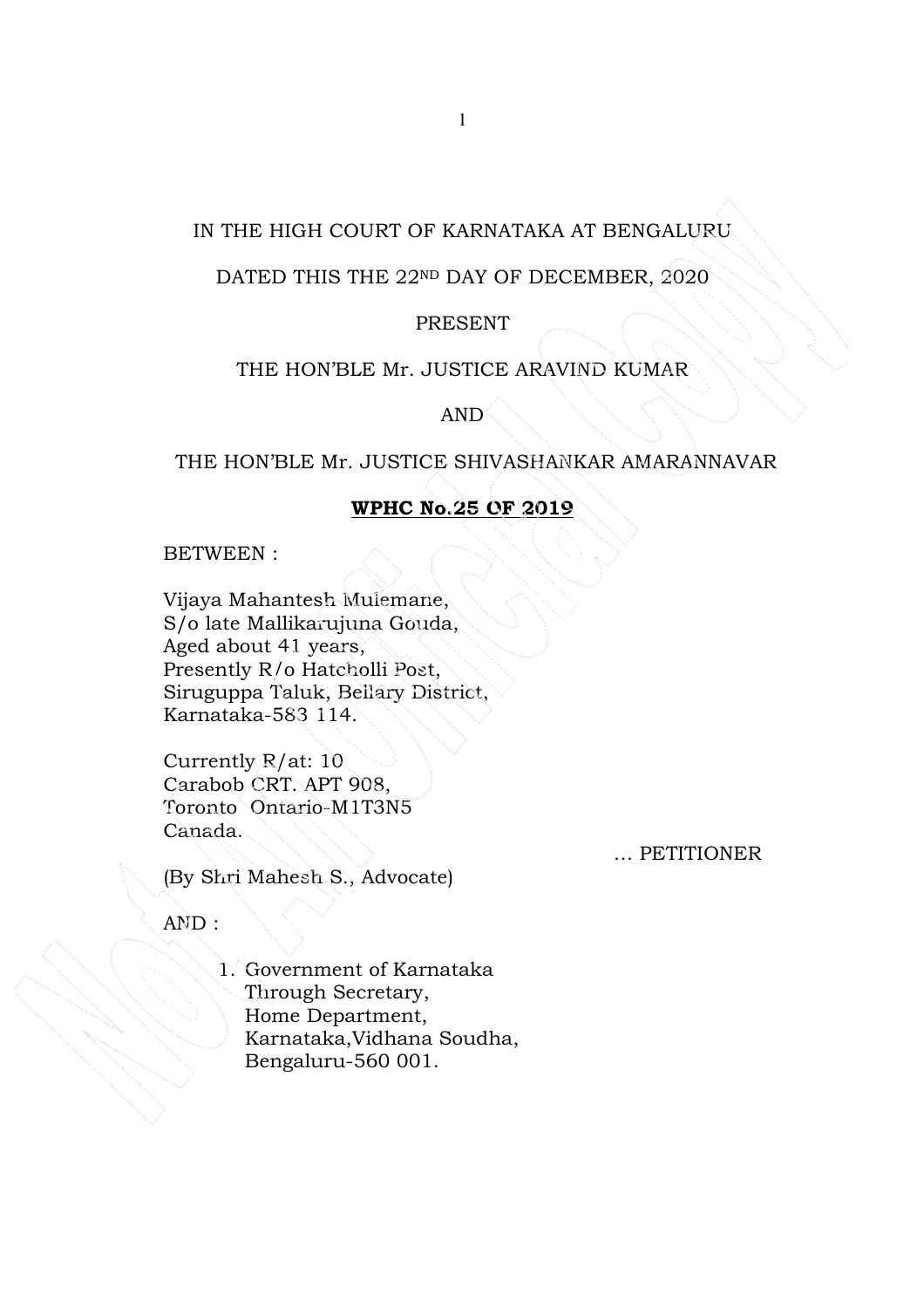- 2. Commissioner of Police, Bengaluru City Police, Infantry Road, Bengaluru-560 001.
- 3. R-3 is deleted V/o dated 23.04.2019
- 4. Mrs. Anupama Nadagouda, (last known address) W/o Vijaya Mahantesh Mulemane, D/o Venkatrao Nagadouda, Aged about 37 years, R/o No.R-B5, Jayamahal Extn., Bengaluru-560 046.

#### … RESPONDENTS

(By Shri Ashok Haranahalli, Senior Counsel for Shri Kiran V Ron, Advocate for R-4; Shri V S Hegde, SPP-II for R-1 & R-2)

 This WPHC is filed under Article 226 and 227 of the Constitution of India, praying to issue a Writ of Habeas Corpus ordering and directing the respondents to produce the minor child namely Anvita Mulemane aged about 6 years and 11 months before this Hon'ble Court and direct the return of the minor child back to Canada as per the order dated 27.11.2018 passed by the Superior Court of Justice, Canada and etc.

---

 This WPHC coming on for Orders, this day, ARAVIND KUMAR, J, passed the following;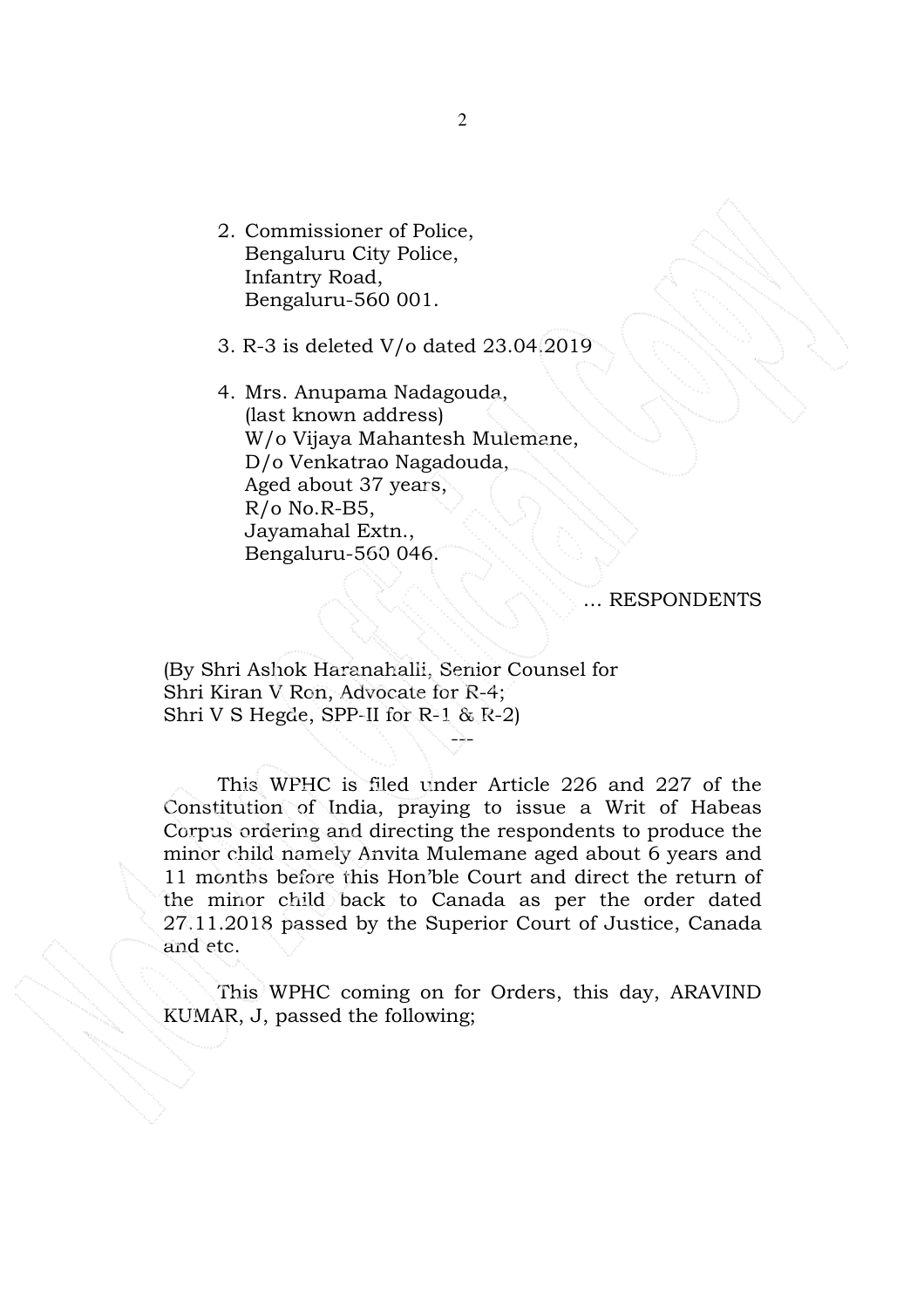#### **O R D E R**

 This petition under Article 226 and 227 of the Constitution of India has been presented by 4th respondent seeking for a writ of habeas corpus by directing the respondents to produce the minor child "xxx" who is aged about 9 years and to direct return of the minor child back to Canada as per order dated 27.11.2018 passed by Superior Court of Justice Canada.

 2. Having heard Sri.S.Mahesh, learned counsel appearing for petitioner and Sri.Ashok Haranahalli, learned Senior Counsel assisted by Sri.Kiran V.Ron for respondent No.4 as well as learned Government Advocate appearing for respondents No.1 and 2, we have noticed from the records that the minor child "xxx" is born out of the marriage solemnized on 30.11.2008 between petitioner and 4th respondent. Minor child was born on 11.02.2012 at Toronto, Canada. On account of certain disputes having arisen between them it resulted in petitioner and 4<sup>th</sup> respondent getting separated and several litigations have been initiated

3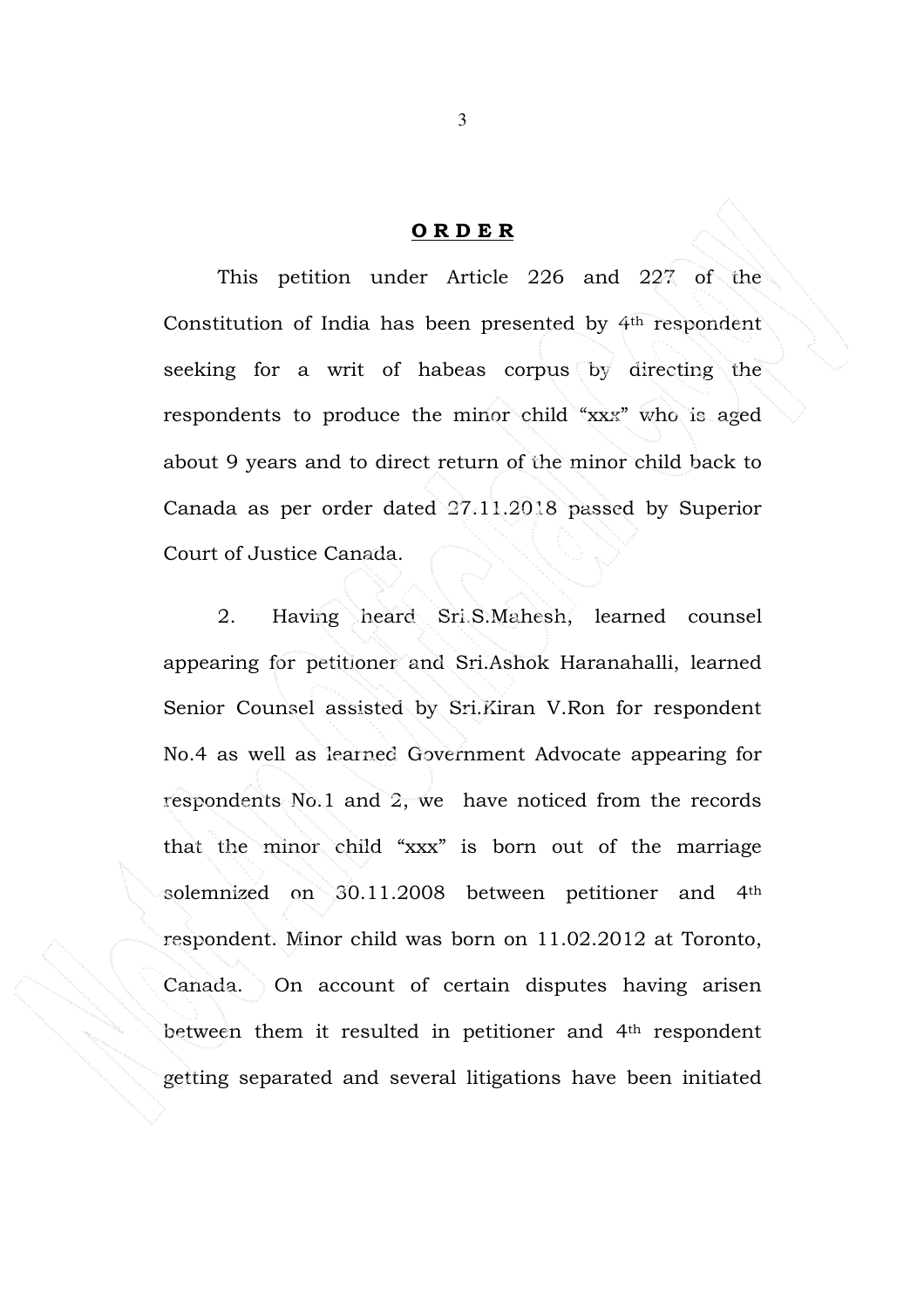by both parties. During, August, 2018 4<sup>th</sup> respondent accompanied by the minor child has returned from Canada to India and has since been residing in India.

 3. It is the grievance of petitioner that 4th respondent strategically conspired to flee away from Canada with minor daughter and thereby depriving the company of the minor child to which he was entitled and all efforts made by the petitioner as well as by the police to Toronto, Canada to contact 4th respondent has been in vain. It is also pleaded by the petitioner that he has last seen minor daughter was during October, 2018 and all efforts to arrange a meeting with minor daughter has been in vain. Thus, having deprived of the company of the minor daughter present petition has been filed and a writ of Habeas Corpus has been sought for as noticed herein above.

 4. The 4th respondent who has appeared and filed statement of objections has not only denied the petition averments except to the extent expressly admitted thereunder

4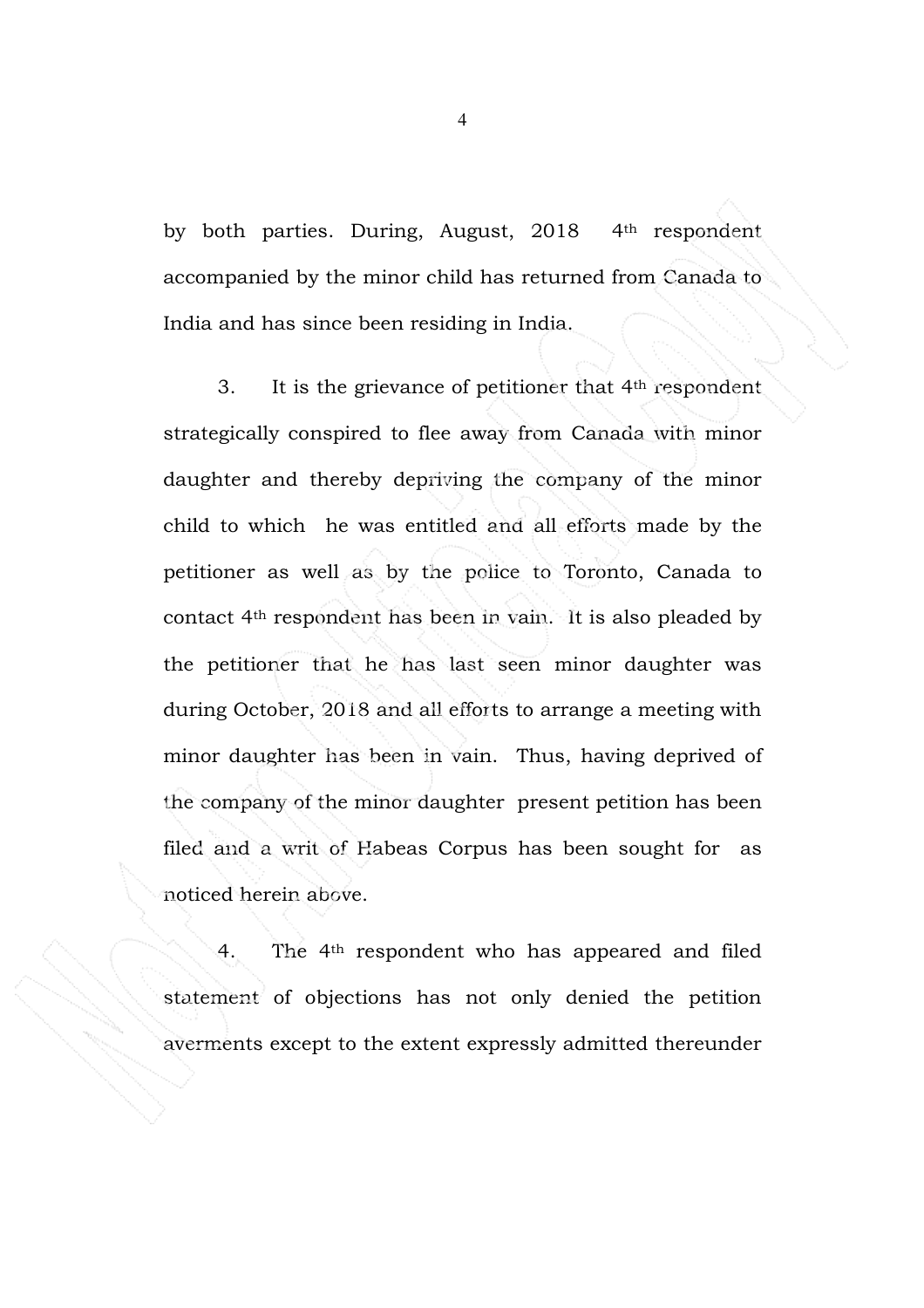but has also contended that minor daughter is in her company and she is not in illegal detention as claimed by the petitioner. The 4th respondent has also contended that she has already filed a petition in G & WC No.337/2018 before the Family Court, Bengaluru for declaring her to be appointed as guardian of the minor child in which proceedings petitioner has appeared and has not only filed statement of objections but has also filed an application for rejection of the petition on the ground of Family Court not having jurisdiction but also made a counter claim seeking interim custody of the minor child to him. Hence, she has contended that the issue regarding interest of the child is now ceased by jurisdictional Family Court and as such, present petition is not maintainable.

 5. The Courts, while deciding the child custody cases is not bound by the mere legal right of the parent or guardian. The welfare of the child has to be determined owing to the facts and circumstances of each case and the Courts cannot take a pedantic approach. Though provisions of the special

 $\sim$  5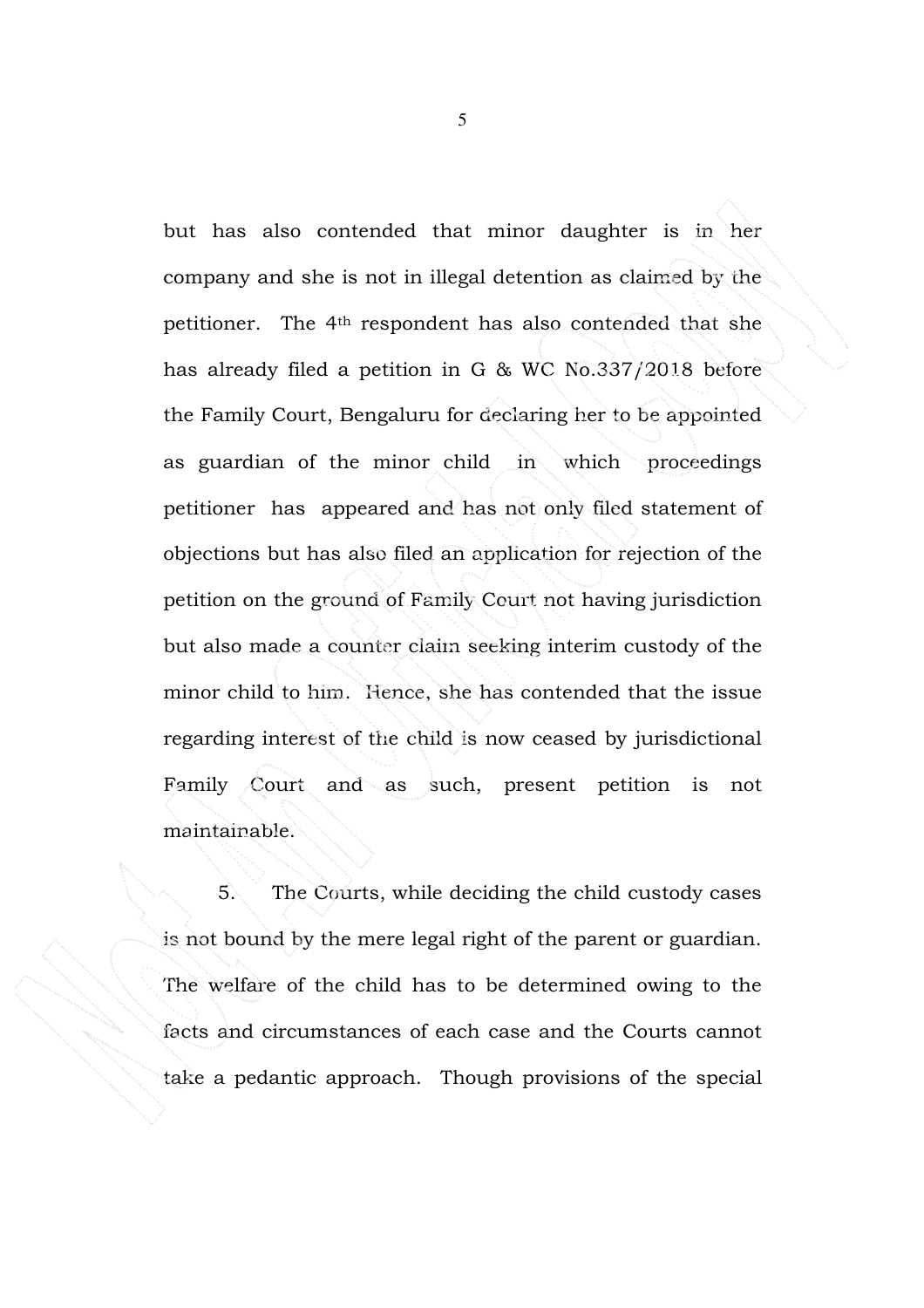statutes govern the rights of the parents or guardians, but the welfare of the minor is the supreme consideration in cases concerning custody of the minor child. The paramount consideration for the Court ought to be child interest and welfare of the child only.

 6. The Hon'ble Apex Court in cantena of decisions held that Courts while dealing with child custody cases has to take into consideration the paramount interest and welfare of the child and due weight should be given to child's ordinary comfort, contentment, health, education, intellectual development and favourable surroundings. This preposition receives the support from the law laid down in the case of *Nil Ratan Kundu & Another V/s Abhijit Kundu* reported in *2008 (9) SCC 413*.

 7. At the juncture of deciding custody cases same cannot be decided on documents, oral evidence or precedents without reference to human touch. We are of the considered view that custody of the child is fairly well settled and it is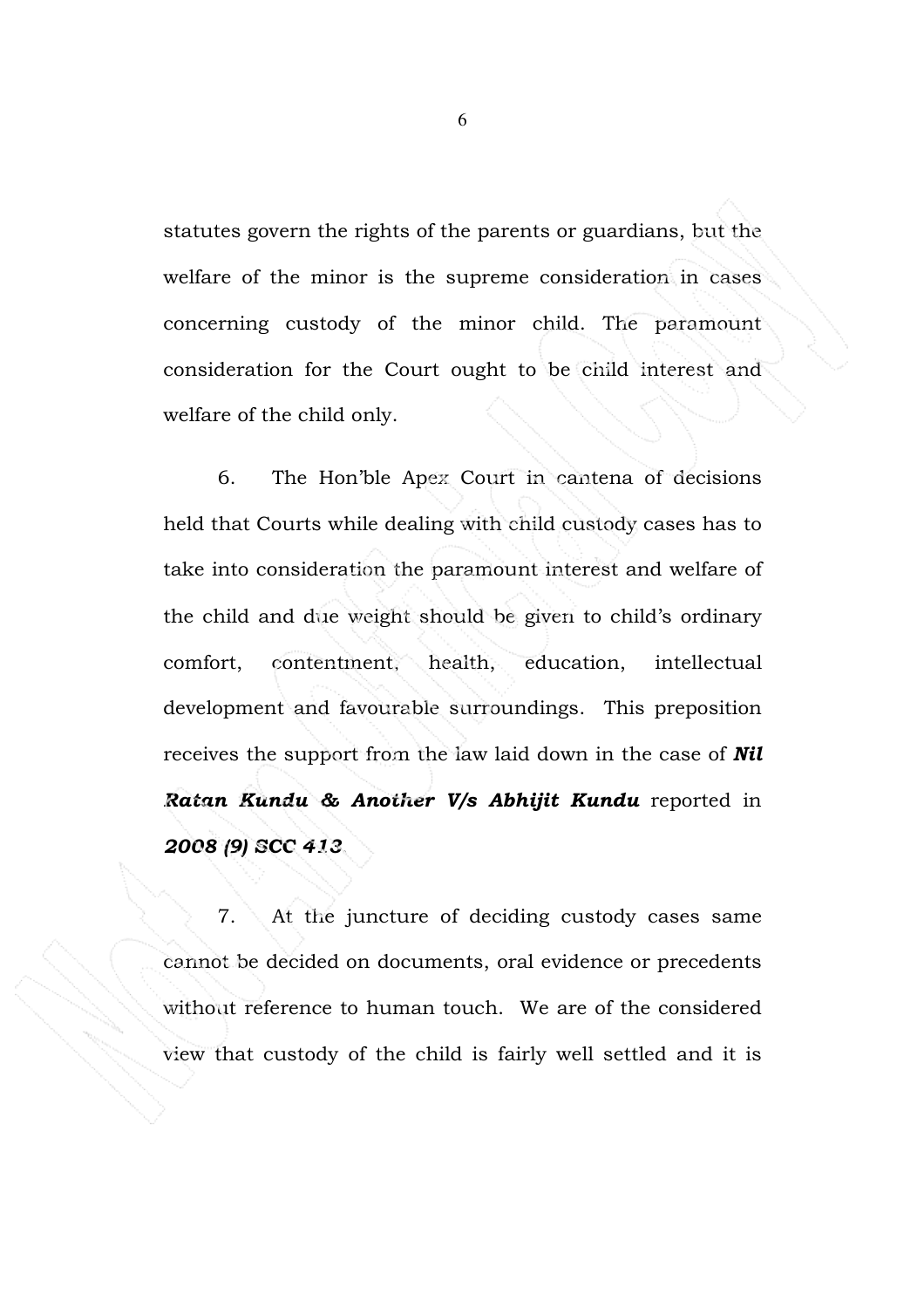this paramount interest of the child which should be taken into consideration while deciding a complex question as to custody of a minor, however, it cannot be decided solely interpreting legal provisions. It is a human problem and is required to be solved with a pragmatic approach and human touch.

 8. In the matter of *Kamla Devi v/s State of H.P* reported in *AIR 1987 HP 34*. The Court observed at paragraph 52 as under:

> *"In our judgment, the law relating to custody of a child is fairly well settled and it is this: in deciding a difficult and complex question as to the custody of a minor, a court of law should keep in mind the relevant statutes and the rights flowing therefrom. But such cases cannot be decided solely by interpreting legal provisions. It is a human problem and is required to be solved with human touch. A court while dealing with custody cases, is neither bound by statutes nor by strict rules of evidence or procedure nor by precedents. In selecting proper guardian of a minor, the paramount consideration should be the welfare and well-being of the child. In selecting a guardian, the court is exercising parens patriae jurisdiction and is expected, nay bound, to give due weight to a child's ordinary comfort, contentment, health,*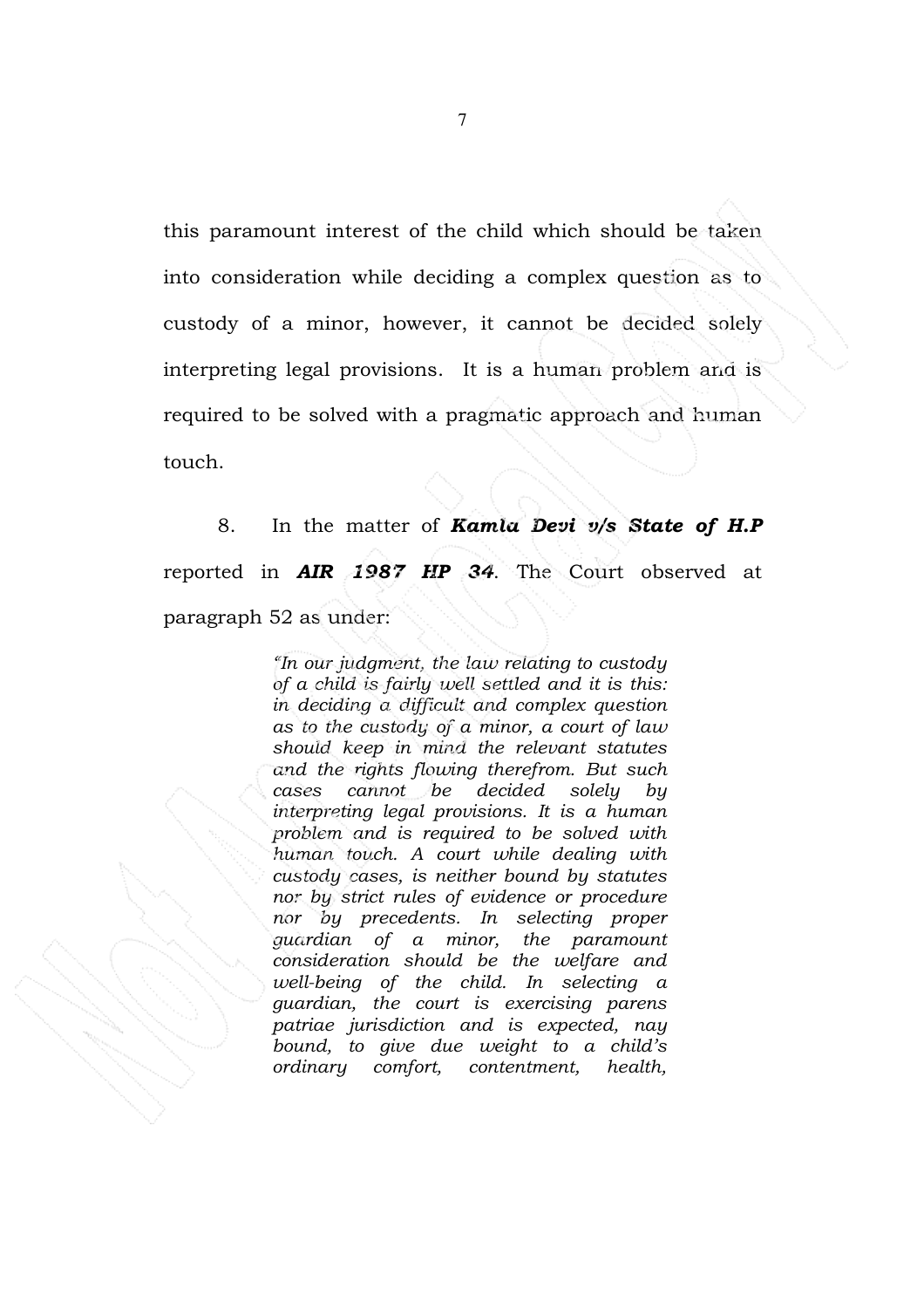*education, intellectual development and favourable surroundings. But over and above physical comforts, moral and ethical values cannot be ignored. They are equally, or we may say, even more important, essential and indispensable considerations. If the minor is old enough to form an intelligent preference or judgment, the court must consider such preference as well, though the final decision should rest with the court as to what is conducive to the welfare of the minor."* 

The approach to be adopted by the Courts when confronted with conflicting claims made by the parents the contours laid down in the matter of *Gaurav Nagpal vs Sumedha Nagpal* reported in *(2009) 1 SCC 42* can be noted with benefit and it reads:

> *"50. When the court is confronted with conflicting demands made by the parents, each time it has to justify the demands. The court has not only to look at the issue on legalistic basis, in such matters human angles are relevant for deciding those issues. The court then does not give emphasis on what the parties say, it has to exercise a jurisdiction which is aimed at the welfare of the minor. As observed recently in Mausami Moitra Ganguli case (2008) 7 SCC 673, the court has to give due weightage to the child's ordinary contentment, health, education, intellectual development and favourable surroundings but over and above physical comforts, the moral and ethical values have*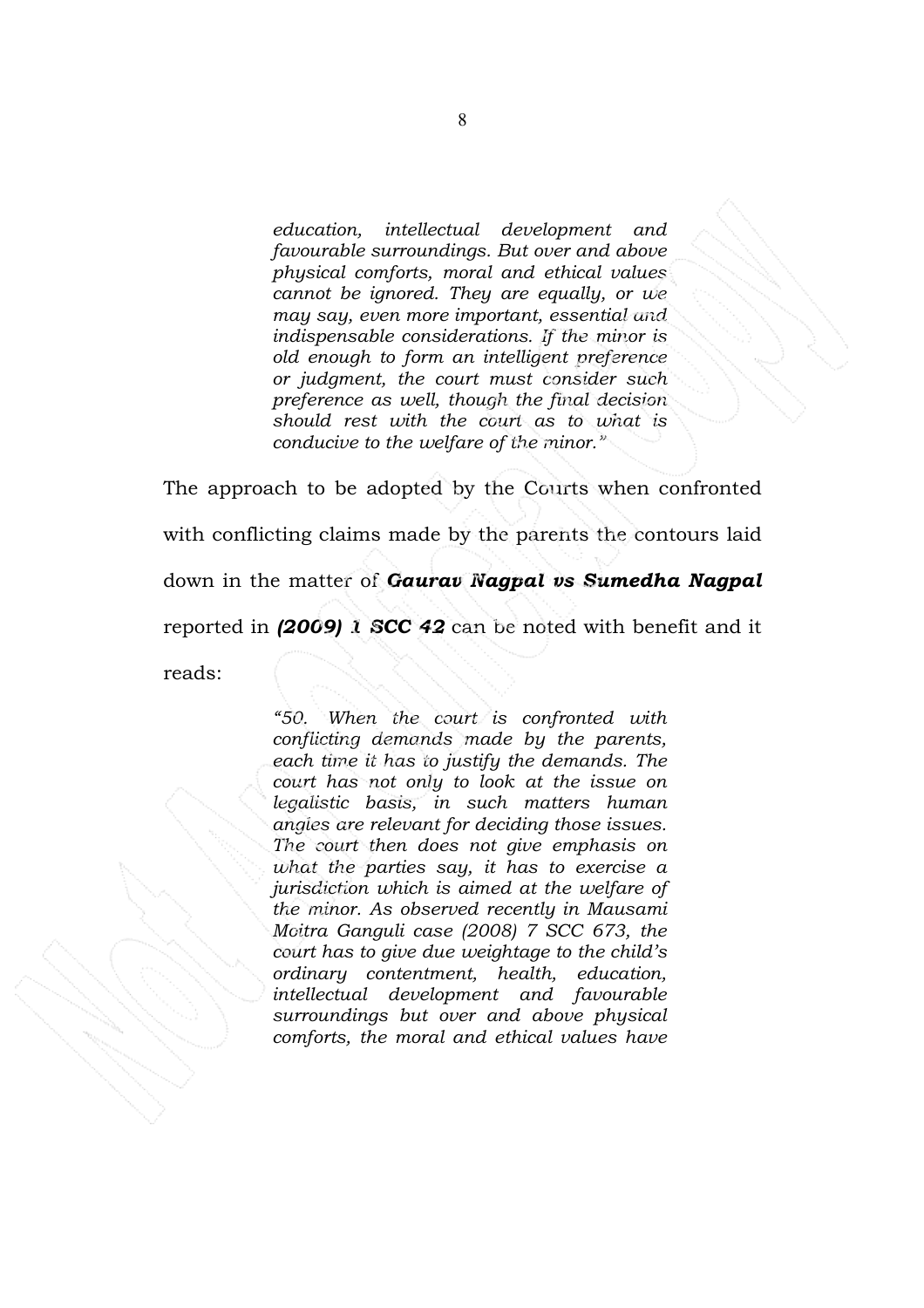*also to be noted. They are equal if not more important than the others.* 

*51. The word "welfare" used in Section 13 of the Act has to be construed literally and must be taken in its widest sense. The moral and ethical welfare of the child must also weigh with the court as well as its physical well-being. Though the provisions of the special statutes which govern the rights of the parents or guardians may be taken into consideration, there is nothing which can stand in the way of the court exercising its parens patriae jurisdiction arising in such cases."*

Keeping aforesaid authoritative principles in mind when facts on hand are examined, we notice in the instant case that dispute between the parties namely petitioner and 4th respondent is with regard to the custody of the minor child "xxx." Undisputedly, child has been in the company of the mother from August 2018 till date. In other words, father seems to have not seen the child from 2018. The overall development of the child would depend on the parental love. Such parental love ought to come from both the parents namely father and mother. As such, neither of the parties would get any undefined right to prevent either of them from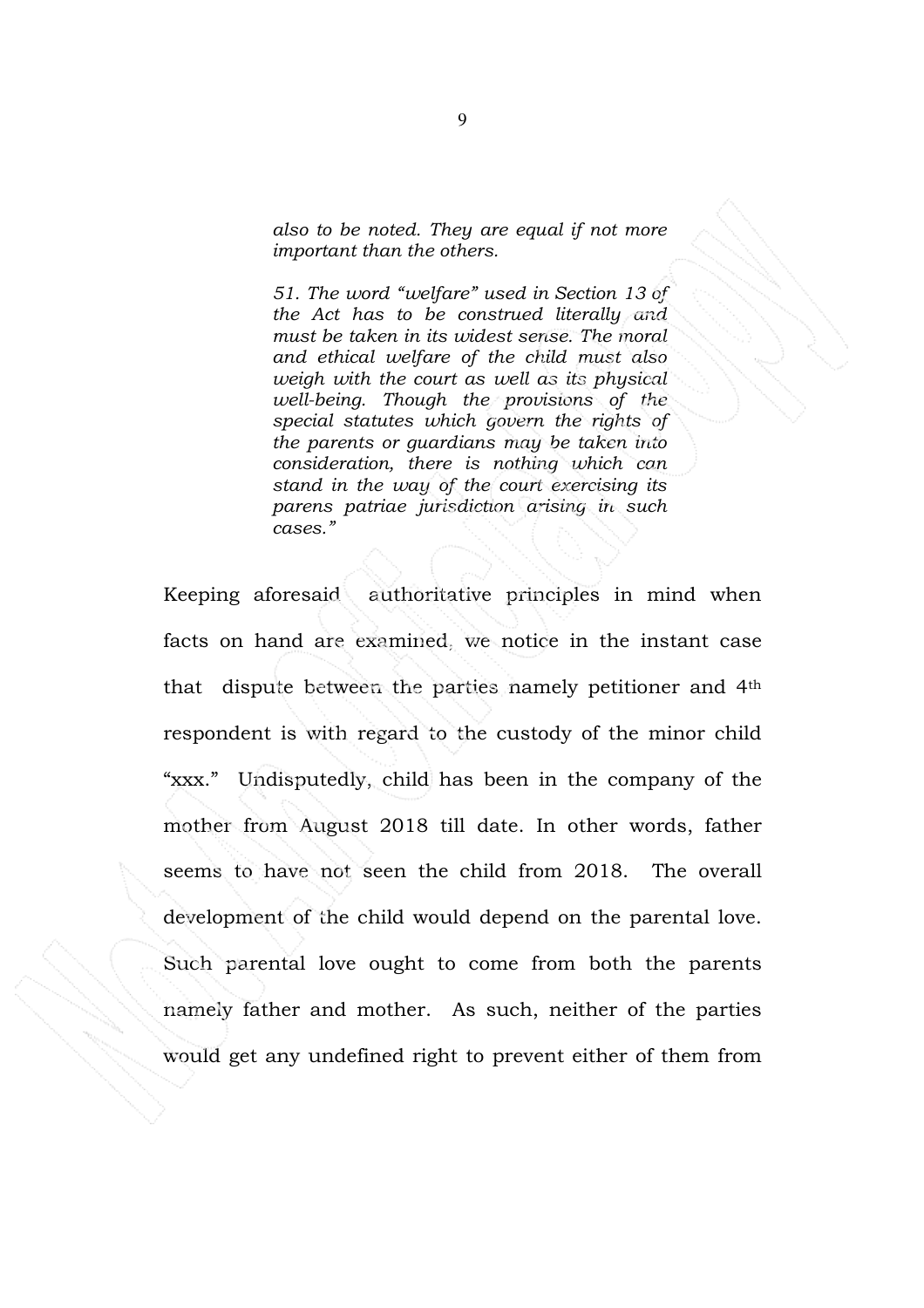interacting the child or being in their company or spending valuable time with the child, which would shape the over all development of the child. It is this paramount consideration which not only the parents of the child will have to take into consideration but the Court also has to decide the issue in the interest of the child. Thus, expression "Welfare" occurring in Section 17 of the Act has to be taken note of and it has to be construed literally and must be taken in its widest sense. Though the provisions of the special statutes which governs the rights of the parents or guardians may be taken into consideration. The Hon'ble Apex Court in the case of *Gaurav Nagpal* referred to herein supra has held there is nothing which can stand in the way of the Court exercising *parens patriae* jurisdiction arising in such cases. The moral and ethical welfare of the child must also weigh with the Court as well as its physical well being.

 9. As observed hereinabove, the minor child in the instant case not being in the company of the father for the past two years and the girl child being aged about 9 years,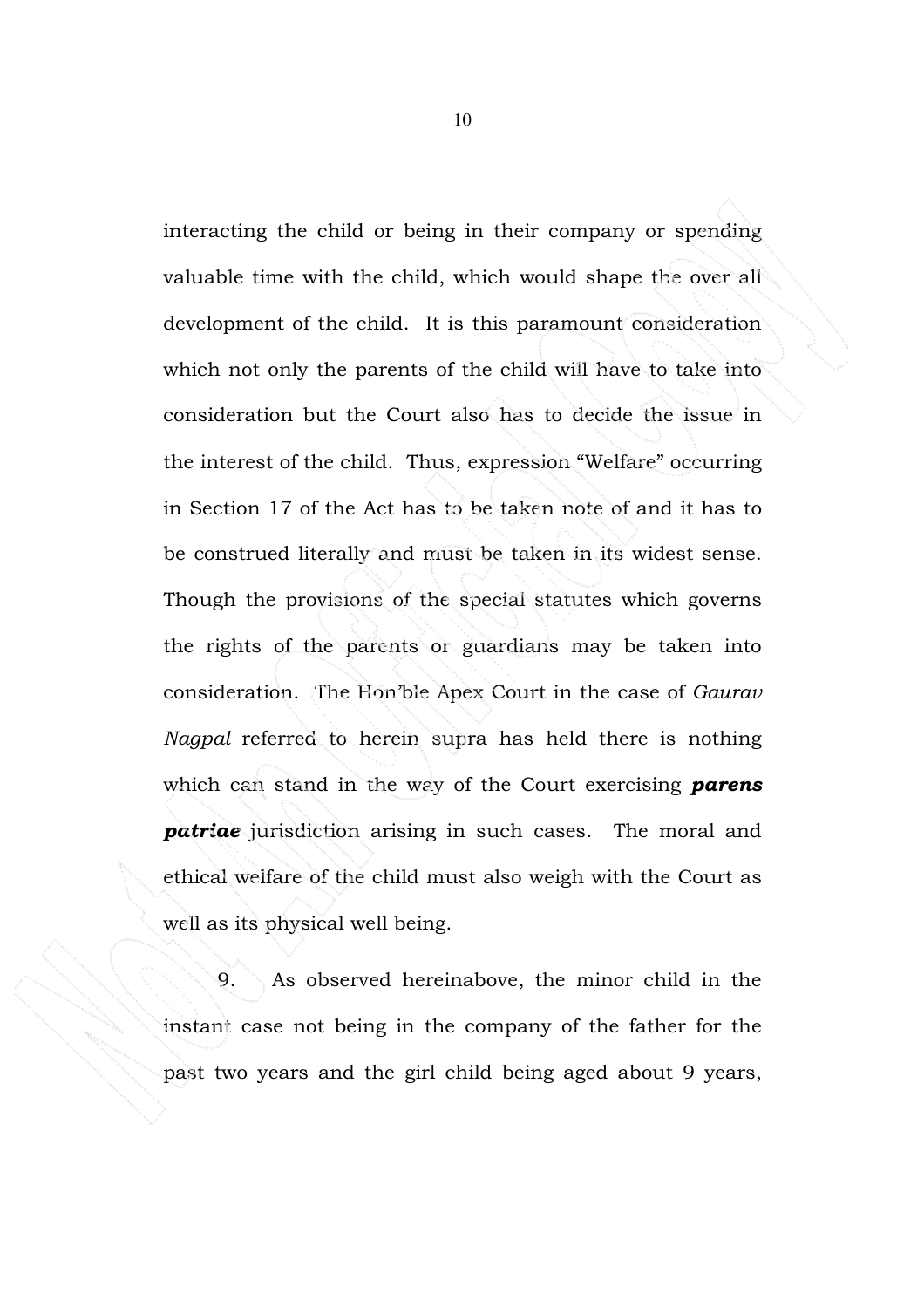and the fact that she is on the age of attaining puberty, it would be apt appropriate that custody has to continued with the mother for the present and subject to orders that may be passed by Family Court. At the same time, parental love which the father has to shower on the child also cannot lost sight of. Hence, we direct that parents of minor child should create ambience or atmosphere conducive for the petitionerfather interacting with the minor child through video conferencing initially once in fifteen (15) days i.e. every second and fourth Sunday of every month between 11.00 A.M to 1.00 P.M and we also make it expressly clear that neither of the parties namely petitioner or 4th respondent shall make the child feel uncomfortable at the time it participates in the video conferencing and all endeavors shall be made by them to create conducive atmosphere so that it may not impact on the child. This arrangement shall continue till orders are passed in the Guardian and Wards Act proceedings that has been initiated by the respondent and G & WC No.337/2018 which is now pending on the file of Family Court, Bengaluru.